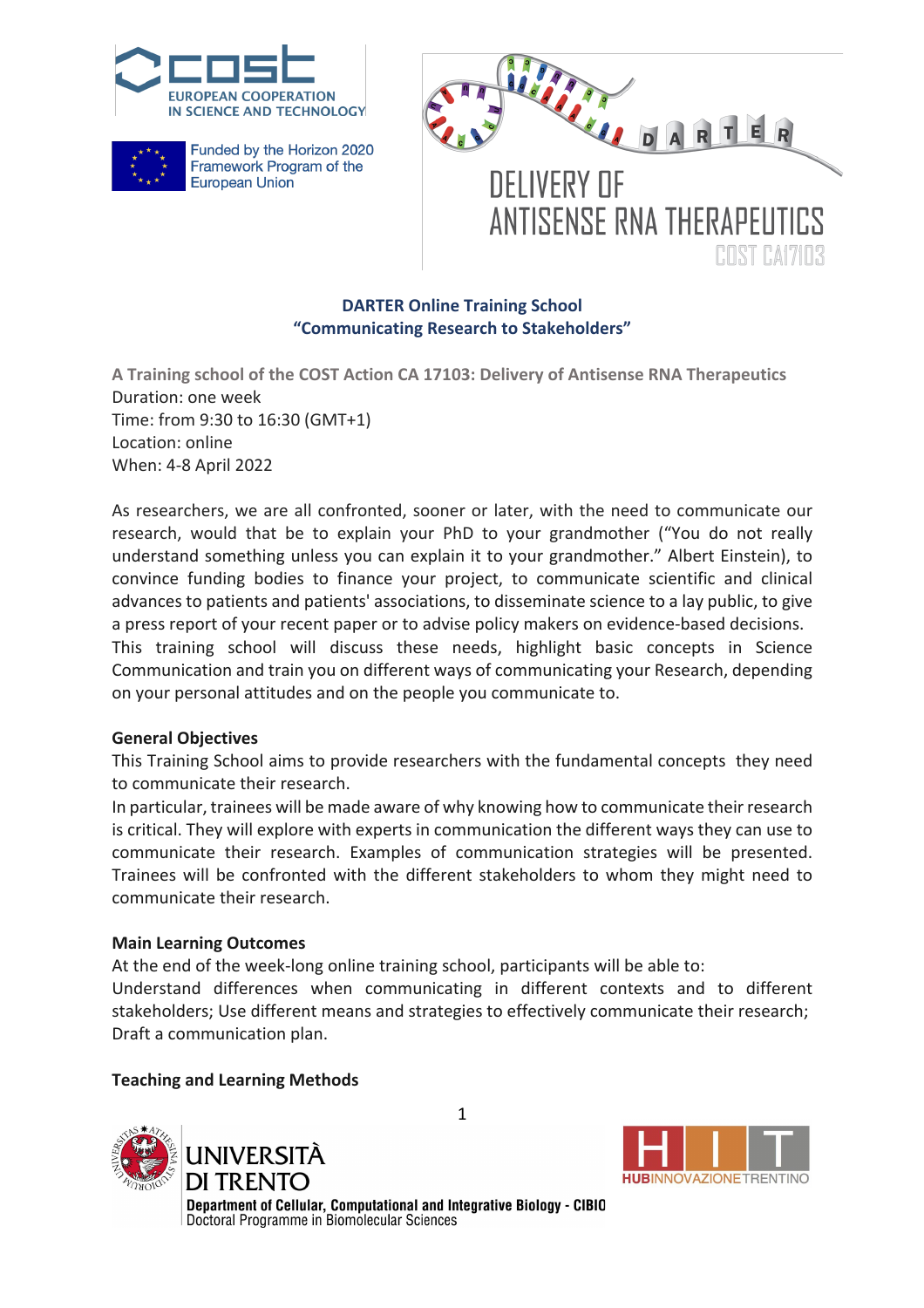





**ANTISENSE RNA THERAPELITICS** 

REST RAYER Teaching and learning methods are primarily based on applied lectures, testimonials and real case studies from communicators, researchers, patients' representatives, policy makers, international business and project managers. They combine lectures, testimonials, discussions, group work, hands-on activities and games.

**Organizers:** Michela A. Denti (University of Trento, Italy) and Elisa Giorgio (University of Pavia, Italy), Milena Bigatto (Hub Innovazione Trentino Fondazione, Trento, Italy), Davide Ederle (Hub Innovazione Trentino Fondazione, Trento, Italy)

# Important Information

**Registration**

Please register here: https://tinyurl.com/24d98wes

Registration closes on **March 27th 2022.**

As there is a limit of 50 participants, organisers will shortlist applicants based on the details given in the registration form.

Participants will be informed on their admittance via email by March 29th 2022.

### **Certificate of attendance**

The certificate of attendance will be sent by email at the end of the meeting.

COST Action CA17103 Action Title: Delivery of Antisense RNA Therapeutics

# Training School:





Department of Cellular, Computational and Integrative Biology - CIBIO Doctoral Programme in Biomolecular Sciences

2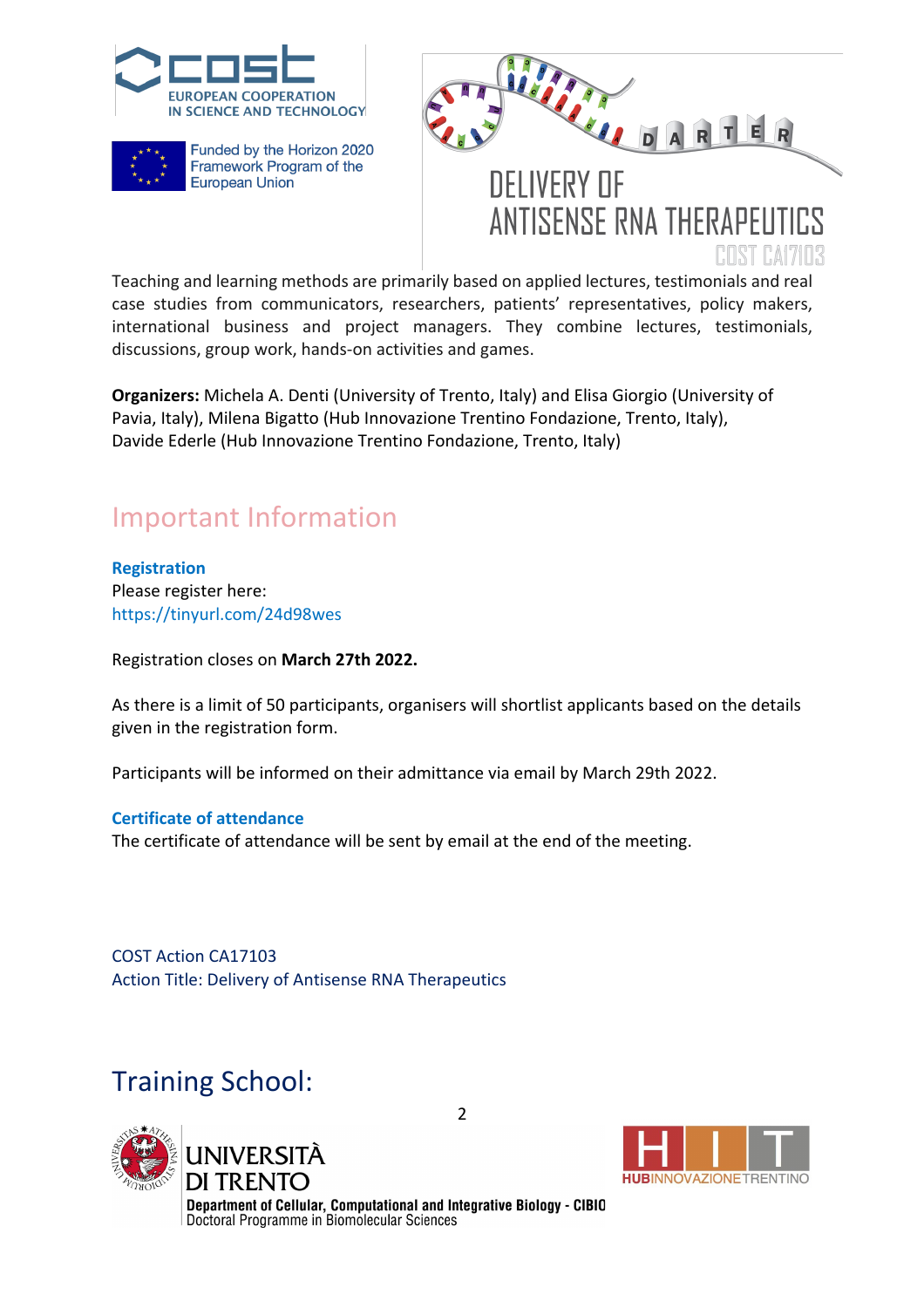





**DELIVERY OF ANTISENSE RNA THERAPEUTICS COST CAYYOR** 

# **Communicating Research to Stakeholders**

# Draft programme

Online, 4-8 April 2022

Duration: 1 week

### **Organizers**

Michela A. Denti (University of Trento, Trento, Italy) Elisa Giorgio (University of Pavia, Pavia, Italy) Milena Bigatto (Hub Innovazione Trentino Fondazione, Trento, Italy) Davide Ederle (Hub Innovazione Trentino Fondazione, Trento, Italy)





Department of Cellular, Computational and Integrative Biology - CIBIO<br>Doctoral Programme in Biomolecular Sciences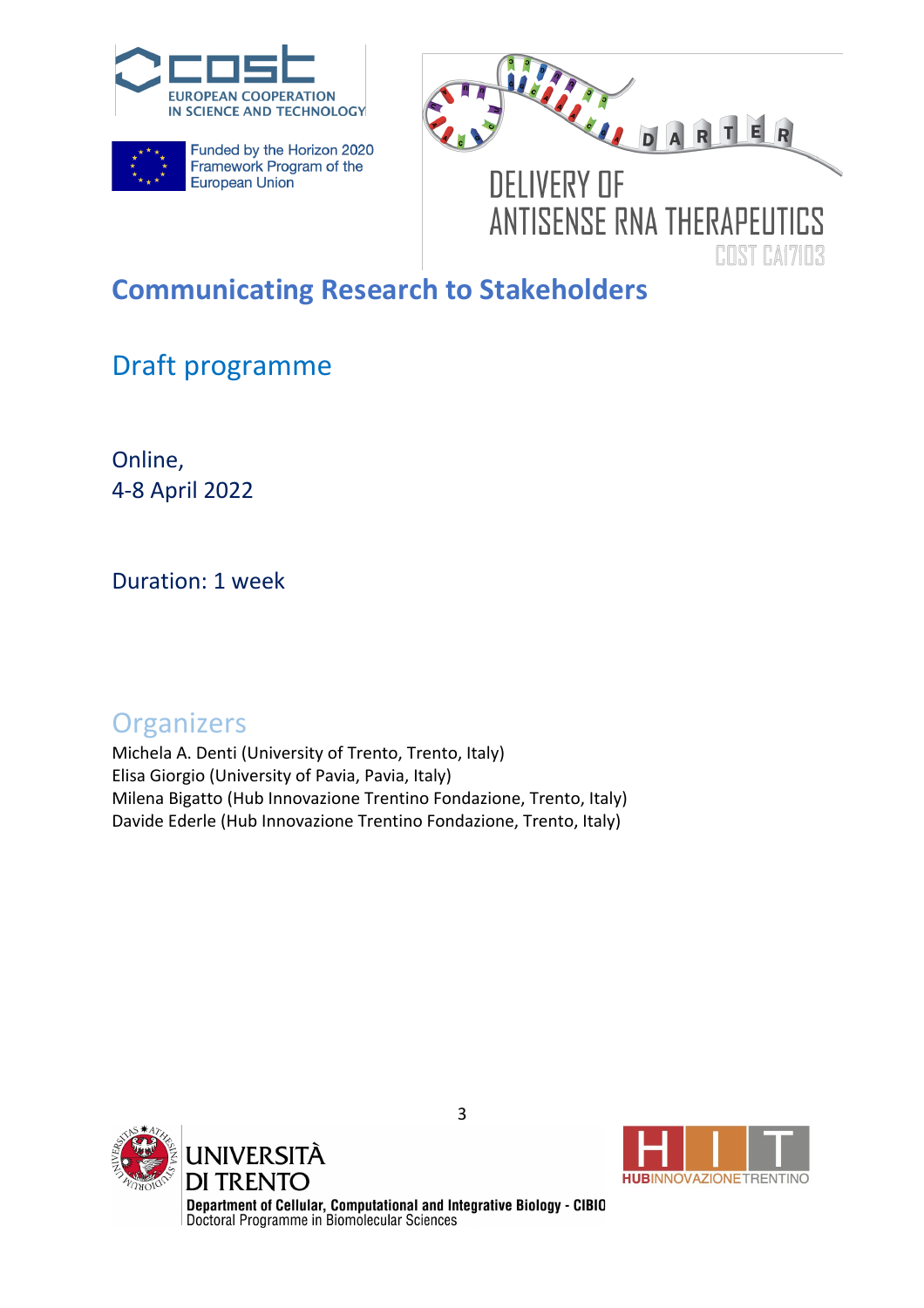





**DELIVERY OF ANTISENSE RNA THERAPELITICS COST CAYLOR** 

Training school **"Communicating Research to Stakeholders"** 4-8 April 2022**.** Online

Topics

1. How to communicate your Research?

Purpose of this session:

- Outline basic principles of communication.
- Explain different types of communication modalities.
- Learn different ways of communicating your research: storytelling, socials, visual thinking.
- Understand research integrity and ethical implications of communicating your research.
- Reflect on the reasons why researchers (should) communicate their research.

2. Communicating your research to policy makers and financing public bodies

- Purpose of this session:
- Understand Public Engagement in Research (PER).
- Train on different approaches to PER: collaboration, co-creation, dissemination.
- Understand and train on how to write communication plans for (European) Research Projects.
- 3. Communicating your research to business stakeholder

Purpose of this session:

- Understand the (societal and financial) value of your research.
- Understand peculiarities of communication to investors.
- Train on ways to communicate to investors.

- Reflecting (internal) conflicts of communication to patients and communication to investors/financing bodies.

### 4. Communicating your research to patients and to lay persons

- Purpose of this session:
- Understand peculiarities of communication to patients and to lay persons.
- Train on ways to communicate to patients and to lay persons.

Reflect on lessons learned during the training school.





Department of Cellular, Computational and Integrative Biology - CIBIO Doctoral Programme in Biomolecular Sciences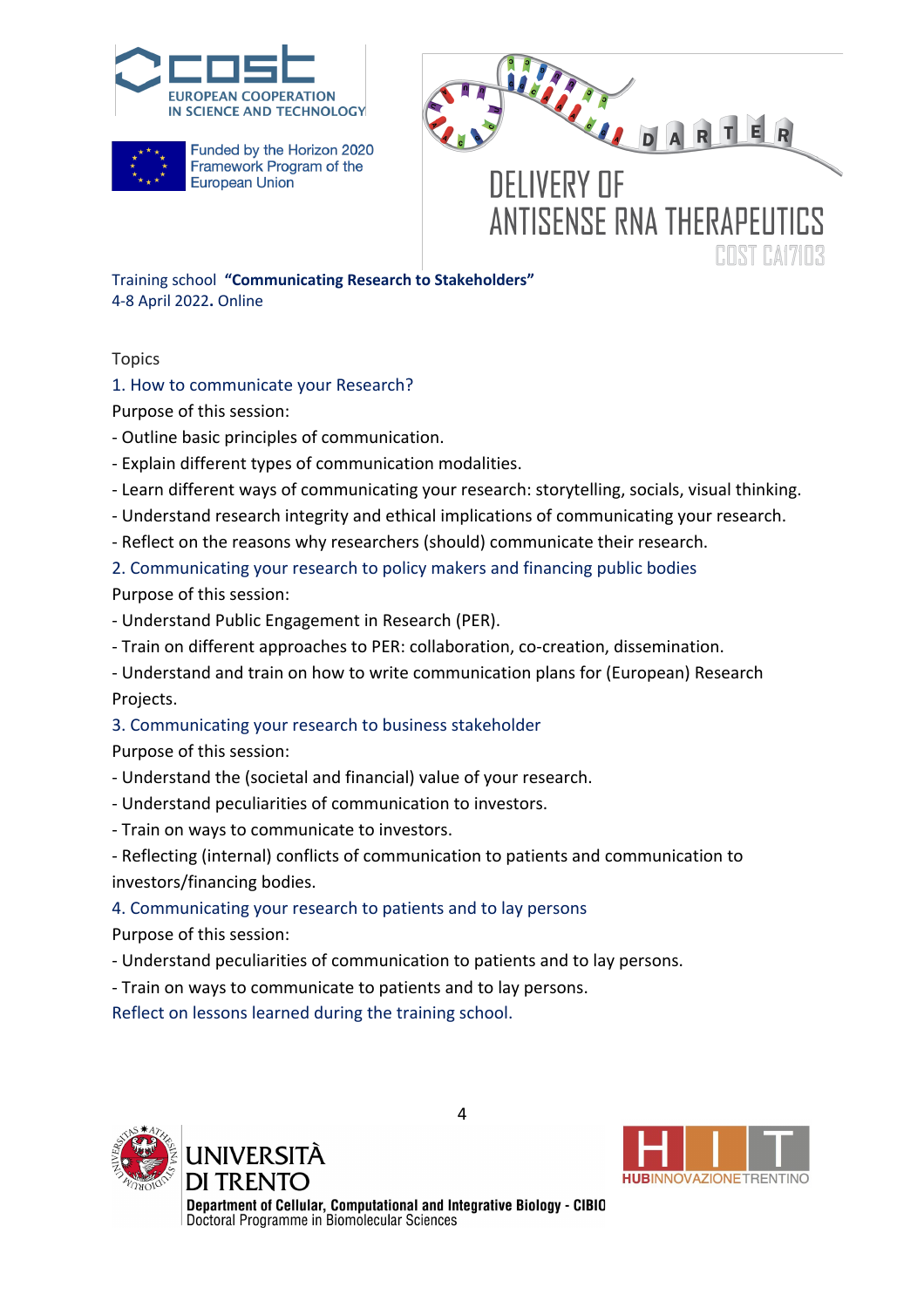





**ANTISENSE RNA THERAPELITICS** 

**COST CAYLOR** 

Training school **"Communicating Research to Stakeholders"** 4-8 April 2022**.** Online

### Schedule (tentative)

\*Lecture = theoretical online presentation. \* Workshop = hands-on training in supervised small groups in breakout rooms, followed by final closing remarks.

### **Monday, April 4th 2022 - Communication skills for dummies**

Chair: Michela Denti

- 9.30 10.00 Welcome, outline of school and brief round of introduction (Michela Denti)
- 10.00 12.30 Science storytelling: theory and practice. **Andrea Brunello**. Lecture and workshop.

### 12.30 – 13.30 Lunch break

13.30 - 16.30 Science storytelling: theory and practice. **Andrea Brunello**. Lecture and workshop.

**Tuesday, April 5th 2022 - Communication skills: Taking a Step Forward** Chair: Milena Bigatto

9.30 – 12.30 Connecting with people from diverse backgrounds. **Davide Ederle.** Lecture and workshop.

### 12.30 – 13.30 Lunch break

13.30 – 16.30 Communicating Research in the Digital Age. **Cristina Rigutto.** Lecture and workshop.





Department of Cellular, Computational and Integrative Biology - CIBIO Doctoral Programme in Biomolecular Sciences